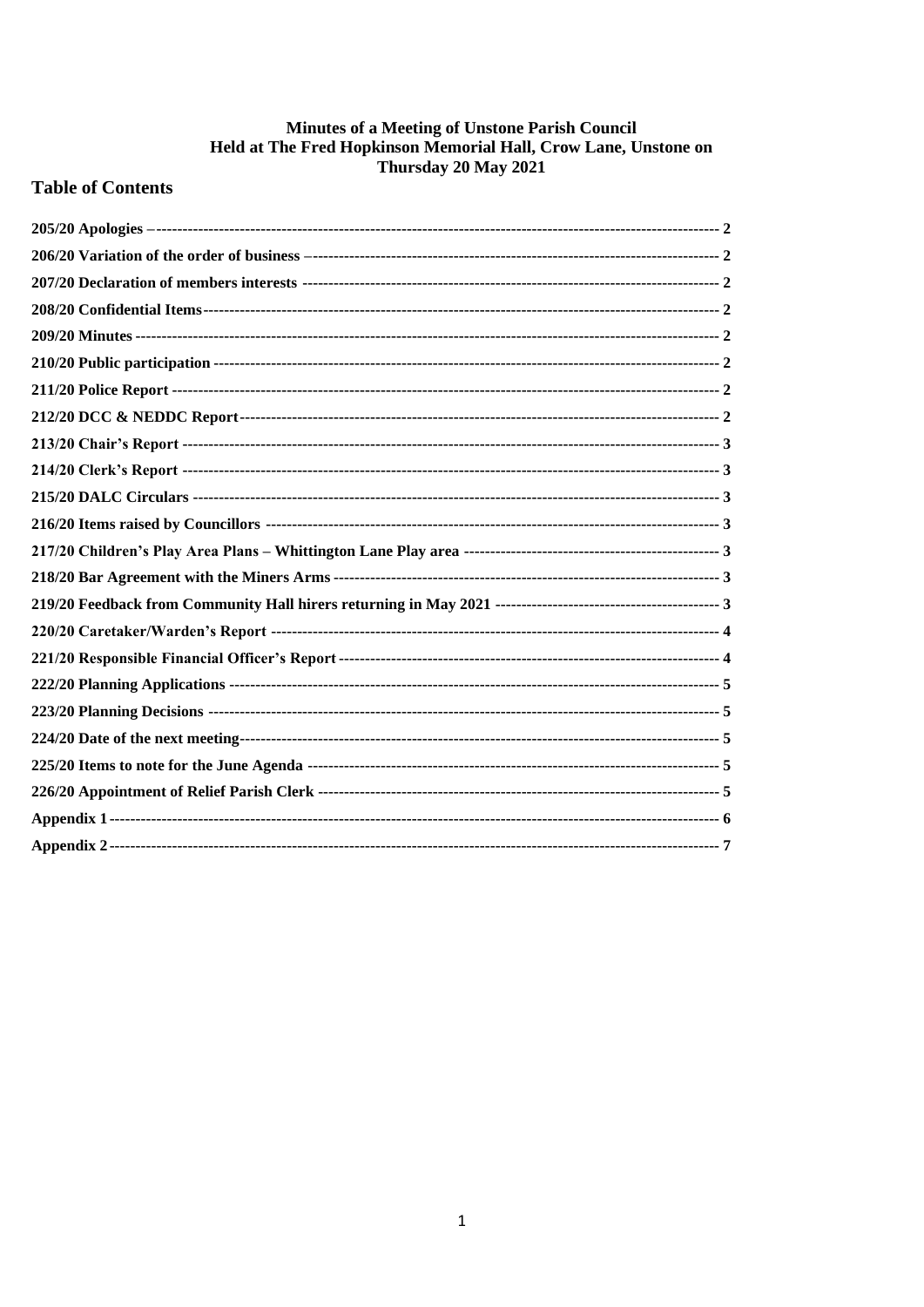# **Minutes of a Meeting of Unstone Parish Council Held at The Fred Hopkinson Memorial Hall, Crow Lane, Unstone on Thursday 20 May 2021**

**Present:** Cllr Hopkinson (in the Chair) Cllr R Davison, A Land, M Lilleyman, K Perkins T Rogers and R Smith

**In Attendance:** E Smith (Relief Clerk/RFO), M Brown (Caretaker/Warden) and 2 members of the Public

<span id="page-1-0"></span>**205/20 Apologies –** Cllr A Dale (NEDDC & DCC), J Hill and V Tebbs

<span id="page-1-1"></span>**206/20 Variation of the order of business –** Agenda item 10(a) to be taken after item 5.

<span id="page-1-2"></span>**207/20 Declaration of members interests** - No declarations received

<span id="page-1-3"></span>**208/20 Confidential Items** – Agenda Item 21 – Staff Matters

<span id="page-1-4"></span>**209/20 Minutes** of the UPC meeting on Thursday 15 April 2021 **RESOLVED** Approved

<span id="page-1-5"></span>**210/20 Public participation** – Two trustees of the land at Middle Handley were present at the meeting. The Trustees vision for the field is an area of natural environment and conservation which they have been working towards. This vision is to be shared with the local wildlife and residents of the Handleys. The land is now insured by the trustees for the public to utilise in which the trustees have paid for.

# <span id="page-1-6"></span>**211/20 Police Report**

PCSO Flowers sent a report detailing the following crimes which were reported in the Parish in April: Violent Crime Against a person x 2, Criminal Damage x 3 and Public Order x 1. **RESOLVED** to note

# <span id="page-1-7"></span>**212/20 DCC & NEDDC Report - Cllr Dale reported:**

- 1. Re-election Cllr Dale wanted to say firstly just want to say a huge thank you following my reelection as our area's County Councillor earlier this month. Cllr Dale feels extremely privileged and is looking forward to continuing working with everyone to make improvements to Unstone Parish wherever he can.
- 2. Dronfield Civic Centre the District Council is consulting on some initial ideas for how the Civic Centre could be improved as a first step towards the development of a Masterplan to regenerate the area. It's only very early ideas and nothing is set in stone, but it's first start towards achieving something that Cllr Dale knows a lot of residents locally care very deeply about. There's more information on the consultation on Cllr Dale's Facebook page <https://www.facebook.com/CllrAlexDale/>
- 3. Spring Bank planning issues Cllr Dale has been working with some residents on Spring Bank who are concerned about a potential planning enforcement issue and the potential development of a livery up there. Cllr Dale is due to meet with them and the planning enforcement officer soon. Cllr Dale will keep the Council posted if it develops any further.
- 4. Planning Application Update Fleur De Lys application for the two additional affordable houses on the car park is still pending. Cllr Dale has not heard as yet when it is likely to go to the planning committee (there is a bit of a backlog due to the changes to virtual meetings regulations). As yet, no planning application has been submitted by South Yorkshire Housing Association for the houses proposed on Main Road between the School and Plant centre. The application for additional parking spaces at Apperknowle is also still pending after some amended plans have been submitted. **RESOLVED** to note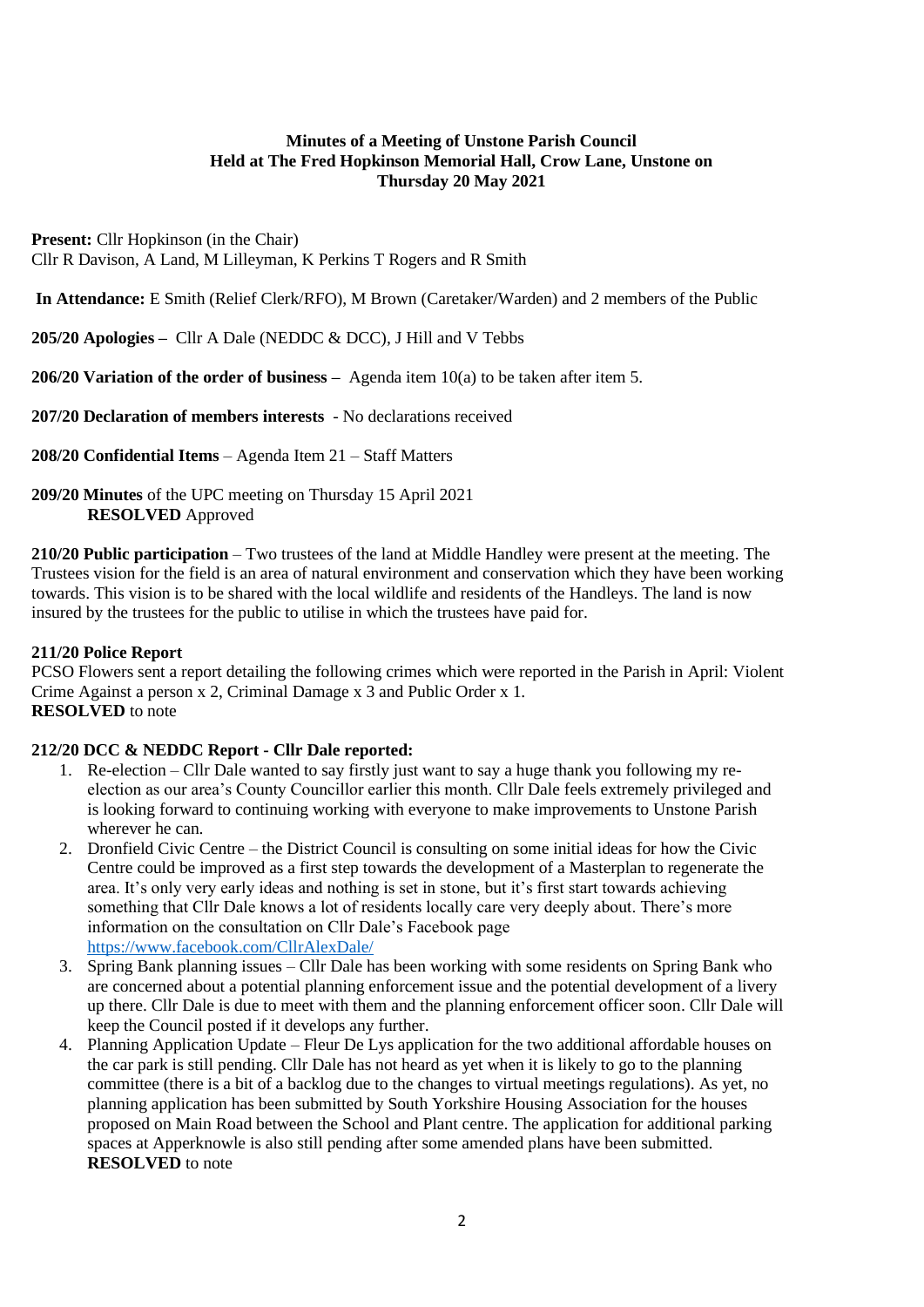# <span id="page-2-0"></span>**213/20 Chair's Report - The Chair reported:**

The Chair reported that it was nice to see everyone in person at the meeting. **RESOLVED** to note

#### <span id="page-2-1"></span>**214/20 Clerk's Report**

- 1. High Court judgement in relation to virtual parish meetings and National Association of Local Councils (NALC) advice on limiting numbers of members of the public had been circulated.
- 2. Brierley Park and Sharman Gate works have now been completed
- 3. North East Derbyshire District Council (NEDDC) confirmed they will be touch regarding the Dronfield Town Council Joint Burial Committee after the election.
- 4. Derbyshire County Council (DCC) have confirmed the collapsed culvert and blocked gullies on Long Lane will be repaired.
- 5. Road Works 17 to 22 May at Summerly Road, Apperknowle for electrical works.
- 6. Road Works 22 to 24 July at Summerly Road, Apperknowle for Severn Trent Water works.
- 7. Road Closure 26 to 28 July at Back Road, Apperknowle for Severn Trent Water works **RESOLVED** to note

# <span id="page-2-2"></span>**215/20 DALC Circulars**

All DALC newsletters and relevant correspondence had been circulated, copies were available from the Clerk.

#### <span id="page-2-3"></span>**RESOLVED** to note

# **216/20 Items raised by Councillors**

1. Land at Middle Handley

**RESOLVED** Clerk to write to Lee Rowley MP to state the trustees details regarding the land had been passed onto the complainant. The Trustees would like the land to remain as a natural environment.

2. Bench at Hardhurst Road

The Clerk reported that the bench had been removed by NEDDC as it was not in a fit state to repair. NEDDC reported that if the Council considers to replace the bench in this location the Council would need to apply for a licence to site one.

**RESOLVED** to delay any decisions on renewing the bench.

3. Advertisement signs on the grass verge adjacent to Apperknowle Cricket Club Four signs have appeared on the highway verge. **RESOLVED** Clerk to write to Apperknowle Cricket Club to ask if they can be removed from the verge.

#### <span id="page-2-4"></span>**217/20 Children's Play Area Plans – Whittington Lane Play area**

Clerk circulated plans that Vistry had approved regarding this play area.

**RESOLVED** approved the plans and delegated power to Clerk and caretaker to sort the issue with the entrance to the park area. Clerk to write to Vistry to liaise with them over timescales and placing the order with Kompan.

# <span id="page-2-5"></span>**218/20 Bar Agreement with the Miners Arms**

**RESOLVED** approved the extension of the current agreement with the Miners Arms until November 2022.

#### <span id="page-2-6"></span>**219/20 Feedback from Community Hall hirers returning in May 2021**

The caretaker reported that everyone is looking forward to coming back to the Hall. Two of the regular hirers have cancelled their regular booking due to other commitments. The Caretaker met another potential hirer today regarding a regular hire on a Thursday day time slot and will feedback to the Council once more information is available.

**RESOLVED** noted the comments received. The Chair thanked the Caretaker for painting the hall.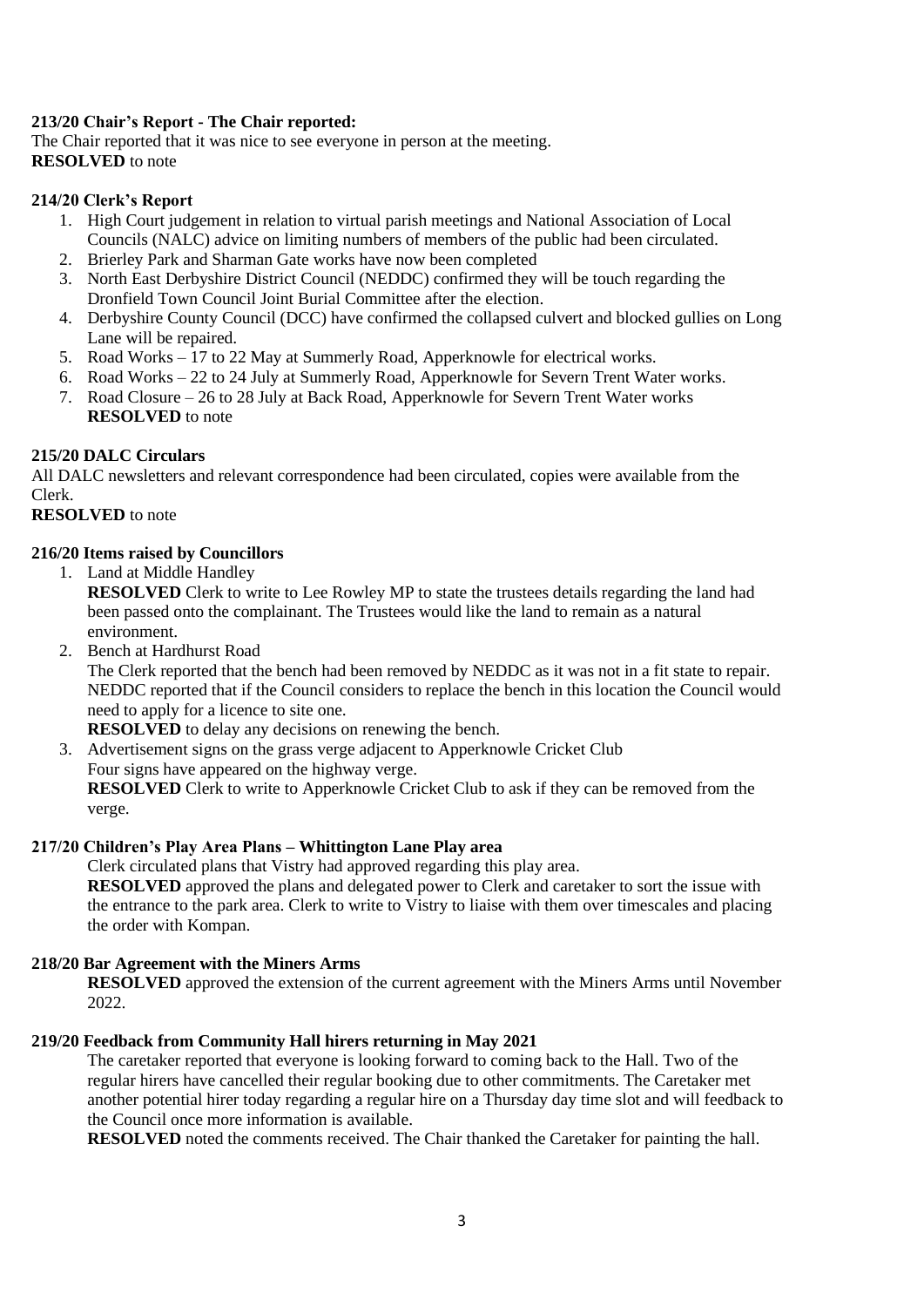# <span id="page-3-0"></span>**220/20 Caretaker/Warden's Report**

- 1. Routine checks carried out on all bins, grit bins, dog bins, benches, bus stops etc around parish
- 2. Routine play area inspections and litter picks carried out
- 3. Routine grass cutting under way.
- 4. Routine weed control in various areas carried out
- 5. Routine maintenance of shrub beds within the parish
- 6. New Play area is finished at Brierley Road. The Caretaker will be siting the new bench in the next couple of weeks.
- 7. New gate has now been installed at Sharman Park play area.
- 8. Reseeding of the war memorial grass will hopefully be done after the weekend now the weather is warming up slightly.
- 9. The caretaker will be ordering the summer plants from New Leaf for the Community Hall wall troughs. North Wingfield Parish Council have grown our other summer plants for the two flower beds. These will be collected and planted in June.
- 10. Ride on mower is in for repair.
- 11. The caretaker had received a few comments from residents about the state of some of the road signs around the Parish. Some are missing, some have fallen over and some with greenery covering them. The caretaker will report this to DCC. The bus light on Unstone Green/Ramshaw Road is not working again. The Caretaker will report this also to DCC.
- 12. Several cases of fly tipping reported to NEDDC and Environment Agency. 30 black sacks of garden/household waste tipped into the river at Whittington play area. Unfortunately the heavy rain has washed the rubbish downstream. Environment Agency has stated they would only come out if it was toxic or causing a blockage. Any further tipping in the river needs reporting to DCC.
- 13. Complaint from a resident at Sharman Play area regarding another resident allowing their dog to run loose on the play ground despite the fact dogs are no longer permitted. The caretaker will order some permanent "NO DOGS" signage to be installed.
- 14. Missing bench at Hardhurst Road was apparently removed by NEDDC.
- 15. Bench renewal programme There are 5 box steel benches all in need of replacement. They are located at four bus stops in Unstone Green and one at High Street Apperknowle. All will need some sort of base laying so a contractor will need appointing to carry out the works. **RESOLVED** agreed a budget of £15 per play area sign for "NO DOGS". Responsible Financial Officer (RFO) to obtain quotes for the repairs of the four benches and build this into the budget for next year.

# <span id="page-3-1"></span>**221/20 Responsible Financial Officer's Report**

1. The RFO's payment list for May 2021 totalling £29,170.45 had been circulated to Councillors (Appendix 1)

**RESOLVED** approved

- 2. The bank reconciliation up to 30 April 2021 had been circulated to Councillors (Appendix 2) **RESOLVED** approved
- 3. DET Funding Grant Claim RFO reported that the form had now been submitted for the payment of £6,000 towards the Sharman play area.

**RESOLVED** to note

4. Police and Crime Commissioner Grant agreement

RFO reported that the agreement had now been received for the CCTV at Whittington Lane totalling £8,000

**RESOLVED** approved signing the agreement on behalf of the Council and the caretaker would be the Project Manager for the project.

- 5. Roller Shutter and Glass replacement RFO reported that quotes are still awaited for both items. The glass replacement needs to be built into the budget for 2022/23. **RESOLVED** to note
- 6. Internal Audit Report for 2020/21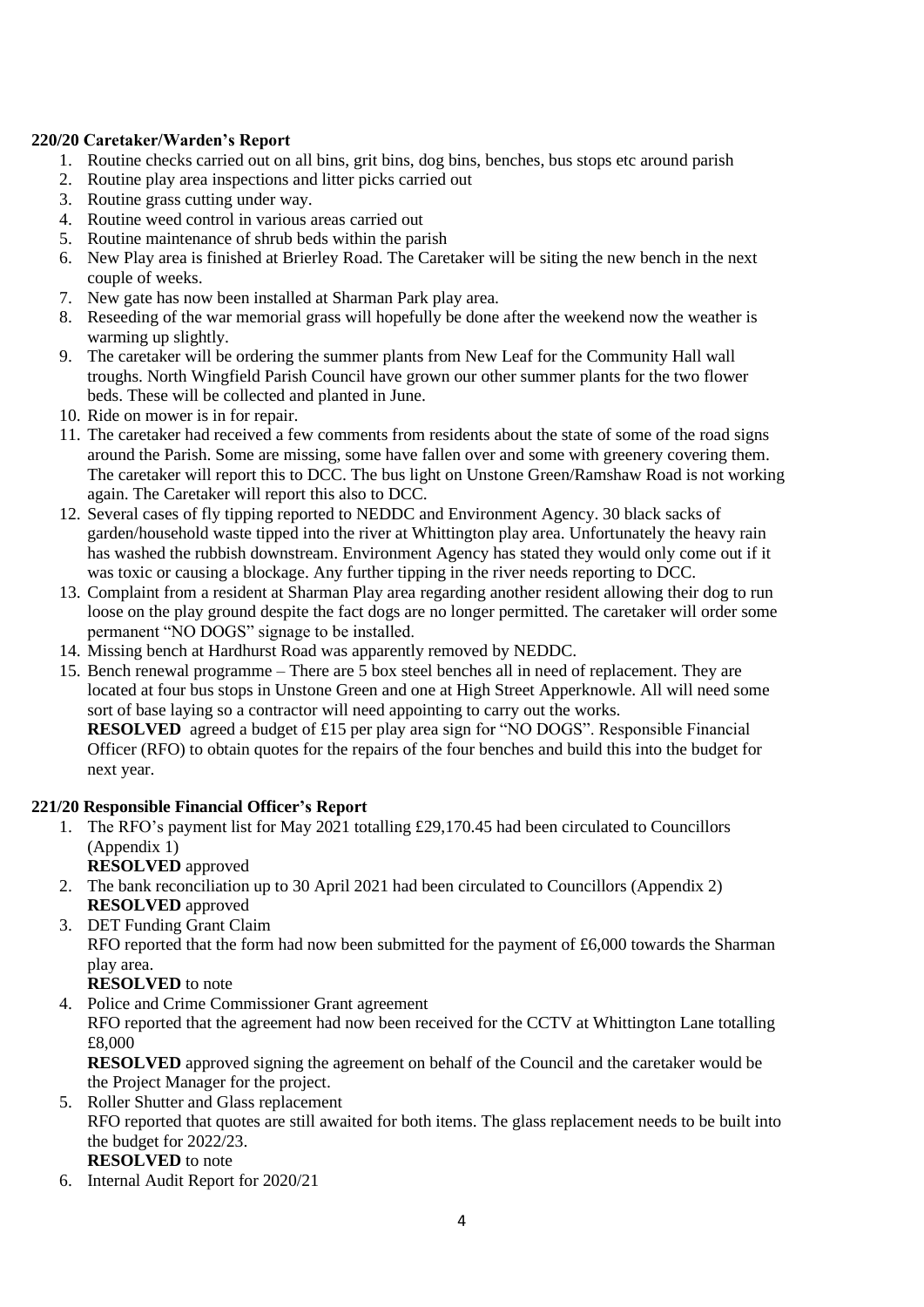RFO had circulated the report to Councillors no comments have been made by the internal auditor. **RESOLVED** to note

- 7. Annual Governance and Accountability Return (AGAR) Annual Governance Statement for 2020/21 RFO had circulated the report to Councillors **RESOLVED** approved
- 8. Annual Governance and Accountability Return (AGAR) Accounting Statements for 2020/21 RFO had circulated the report to Councillors **RESOLVED** approved

# <span id="page-4-0"></span>**222/20 Planning Applications**

21/00388/FLH – Application for a single storey extension to detached dwelling (resubmission of 20/00917/FLH) at Ouzlebank Farm, Highgate Lane, Dronfield **RESOLVED** no comments made

#### <span id="page-4-1"></span>**223/20 Planning Decisions**

No Planning decisions have been received.

<span id="page-4-3"></span><span id="page-4-2"></span>**224/20 Date of the next meeting** was confirmed for Thursday 17 June 2021 at 7.30pm

# **225/20 Items to note for the June Agenda**

Parking near the Devonshire Public House in Middle Handley causing issues as there is a constant line of parked cars with no spaces.

**That in view of the confidential nature of the business about to be transacted, a resolution to exclude the Press and Public from the meeting in accordance with the Public Bodies (Admission to Meetings) Act 1960, s1, in order to discuss these items has been resolved.** 

#### <span id="page-4-4"></span>. **226/20 Appointment of Relief Parish Clerk**

**RESOLVED** approved the temporary appointment of the RFO as relief Clerk.

The meeting closed at 8.28 pm

Page 5 of 5 Chair's signature……………………………………………………………………17 June 2021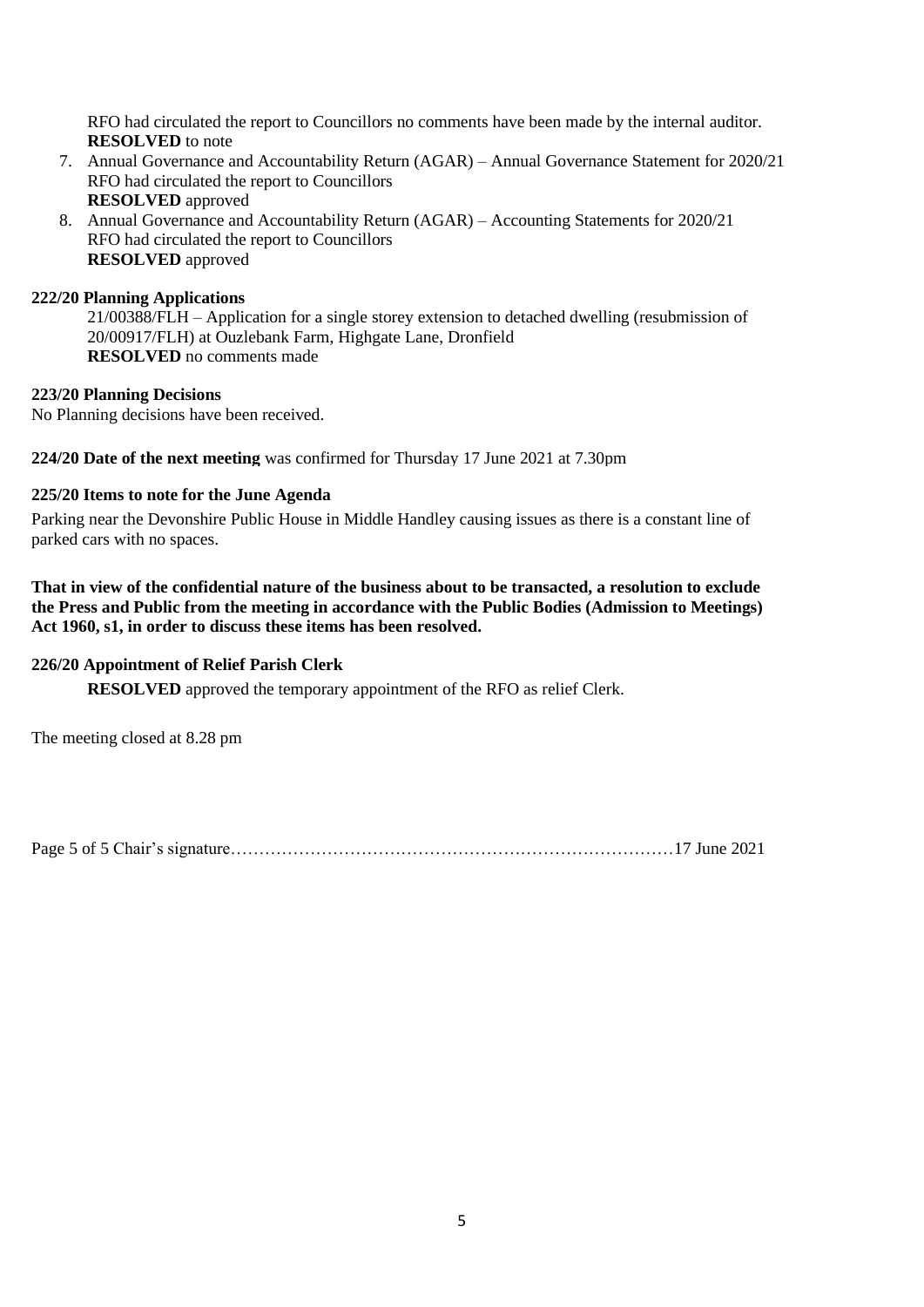# **Appendix 1**

**May Cheque Requests**

<span id="page-5-0"></span>

|             | <u>shoquo noquouo</u><br><b>Payee</b> | <b>Details</b>                           | <b>Amount</b> | <b>Vat Rec</b> | <b>Total</b> |
|-------------|---------------------------------------|------------------------------------------|---------------|----------------|--------------|
| D/D         | Leasys                                | Van HP Charge 21/SAT/00039179            | £265.89       | £53.17         | £319.06      |
| D/D         | <b>NEDDC</b>                          | <b>Trade Waste Collections</b>           | £38.09        | £0.00          | £38.09       |
| D/D         | <b>Nest</b>                           | <b>Pension Contributions May 2021</b>    | £93.01        | £0.00          | £93.01       |
| D/D         | <b>British Gas</b>                    | Gas Invoice (07/03 to 07/04/21)          | 118.96        | £5.94          | £124.90      |
| S/O         | <b>Wish Computers</b>                 | Web site management                      | £23.00        | £0.00          | £23.00       |
| D/D         | <b>Unity Trust</b>                    | Jet Wash, Noticeboard Wood, Diesel       | £350.25       | £67.08         | £417.33      |
| D/D         | <b>Unity Trust</b>                    | <b>Unleaded Petrol</b>                   | £69.45        | £13.29         | £82.74       |
| <b>BACS</b> | <b>TL Killis Ltd</b>                  | <b>Cleaning Materials</b>                | £167.98       | £33.60         | £201.58      |
| <b>BACS</b> | <b>TL Killis Ltd</b>                  | <b>Cleaning Materials</b>                | £55.54        | £11.11         | £66.65       |
| <b>BACS</b> | Kompan                                | Play Equipment - Brierley Park           | £17,315.04    | £3,463.00      | £20,778.04   |
| <b>BACS</b> | Kompan                                | Gate - Sharman Park                      | £500.00       | £100.00        | £600.00      |
| <b>BACS</b> | Eden Washrooms                        | Replenish Paper Towels, Cleaning of Mats | £566.25       | £113.25        | £679.50      |
| <b>BACS</b> | <b>NEDDC</b>                          | Rent for playarea Brierley, Whittington  | £1.00         | £0.00          | £1.00        |
| <b>BACS</b> | Easy-Gate Ltd                         | Gate - Sharman Park                      | £780.00       | £156.00        | £936.00      |
| <b>BACS</b> | Chubb                                 | Fire Alarm                               | £159.50       | £31.90         | £191.40      |
|             | <b>ASI Security Systems</b>           |                                          |               |                |              |
| <b>BACS</b> | Ltd                                   | New fobs programmed                      | £77.50        | £15.50         | £93.00       |
| <b>BACS</b> | <b>Miscellanous</b>                   | Payroll May 2021                         | £3,199.81     | £0.00          | £3,199.81    |
| <b>BACS</b> | <b>HMRC</b>                           | Payroll May 2021                         | £635.34       | £0.00          | £635.34      |
| <b>BACS</b> | <b>Brian Wood</b>                     | Internal Audit 2020/21                   | £150.00       | £0.00          | £150.00      |
| <b>BACS</b> | <b>Blueflame</b>                      | <b>Annual Service Plan</b>               | £450.00       | £90.00         | £540.00      |
|             |                                       | May 2021 Payments Total                  | £25,016.61    | £4,153.84      | £29,170.45   |